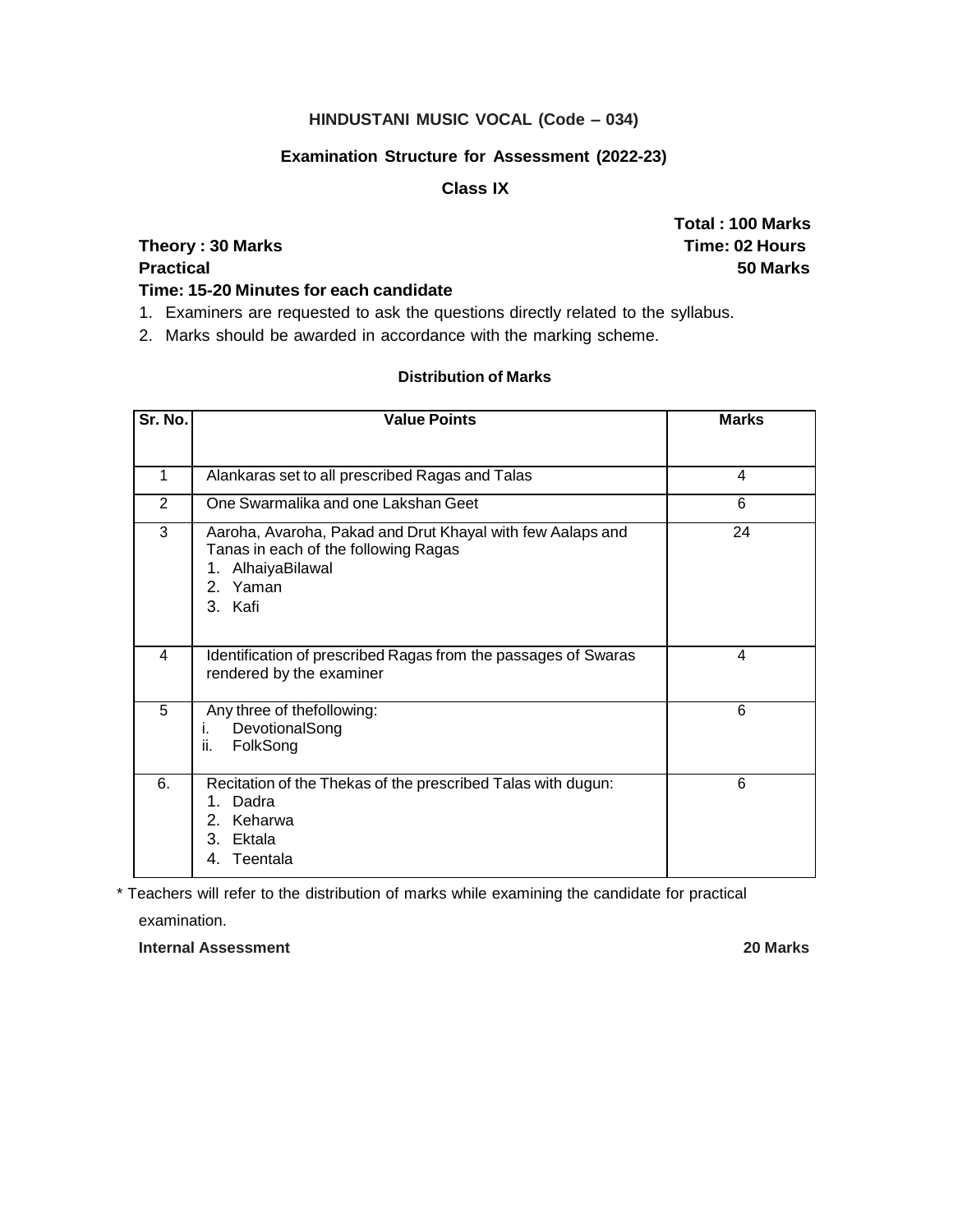# **HINDUSTANI MUSIC VOCAL (Code – 034) Class IX Course Structure (2022-23)**

## **Theory : 40 Periods**

# **Time : 02 hours 30 Marks**

1. Questions to be set with internal choice covering the entire syllabus

| Sr.No. | <b>Units</b>                                                                                             | <b>Periods</b> | <b>Marks</b>            |
|--------|----------------------------------------------------------------------------------------------------------|----------------|-------------------------|
|        | Unit 1                                                                                                   | 10             | 06                      |
| 1.1    | Definition of the following:<br>Sangeet, Dhwani, Nada, Shruti, Swar, Saptak, Alankar,<br>Thaat, Jati     | 06             |                         |
| 1.2    | Definition of the following<br>Laya, Tala, Matra, Sam, Tali, Khali, Vibhag, Avartan                      | 04             |                         |
|        | Unit 2                                                                                                   | 08             | 06                      |
| 2.1    | Define the following, Raga, Aroha, Avroha, Pakad, Vadi,<br>Samvadi, Anuvadi, Vivadi.                     | 04             |                         |
| 2.2    | Define the following<br>Swarmalika, LakshanGeet, Khayal.                                                 | 04             |                         |
|        | Unit 3                                                                                                   | 04             | 4                       |
| 3.1    | Notation System of Pt. V.D Paluskar<br>and Pt.V.N. Bhatkhande                                            | 04             |                         |
|        | Unit 4                                                                                                   | 14             | 10                      |
| 4.1    | Description of the following Ragas:<br>Alhaiya Bilawal, Yaman, Kafi                                      | 08             |                         |
| 4.2    | Description and ability to do Tala- Notation of the<br>following Talas: Teentala, Ektala, Keharwa, Dadra | 06             |                         |
|        | Unit 5                                                                                                   | 4              | $\overline{\mathbf{4}}$ |
| 5.1    | Ability to write notation of compositions                                                                | 4              |                         |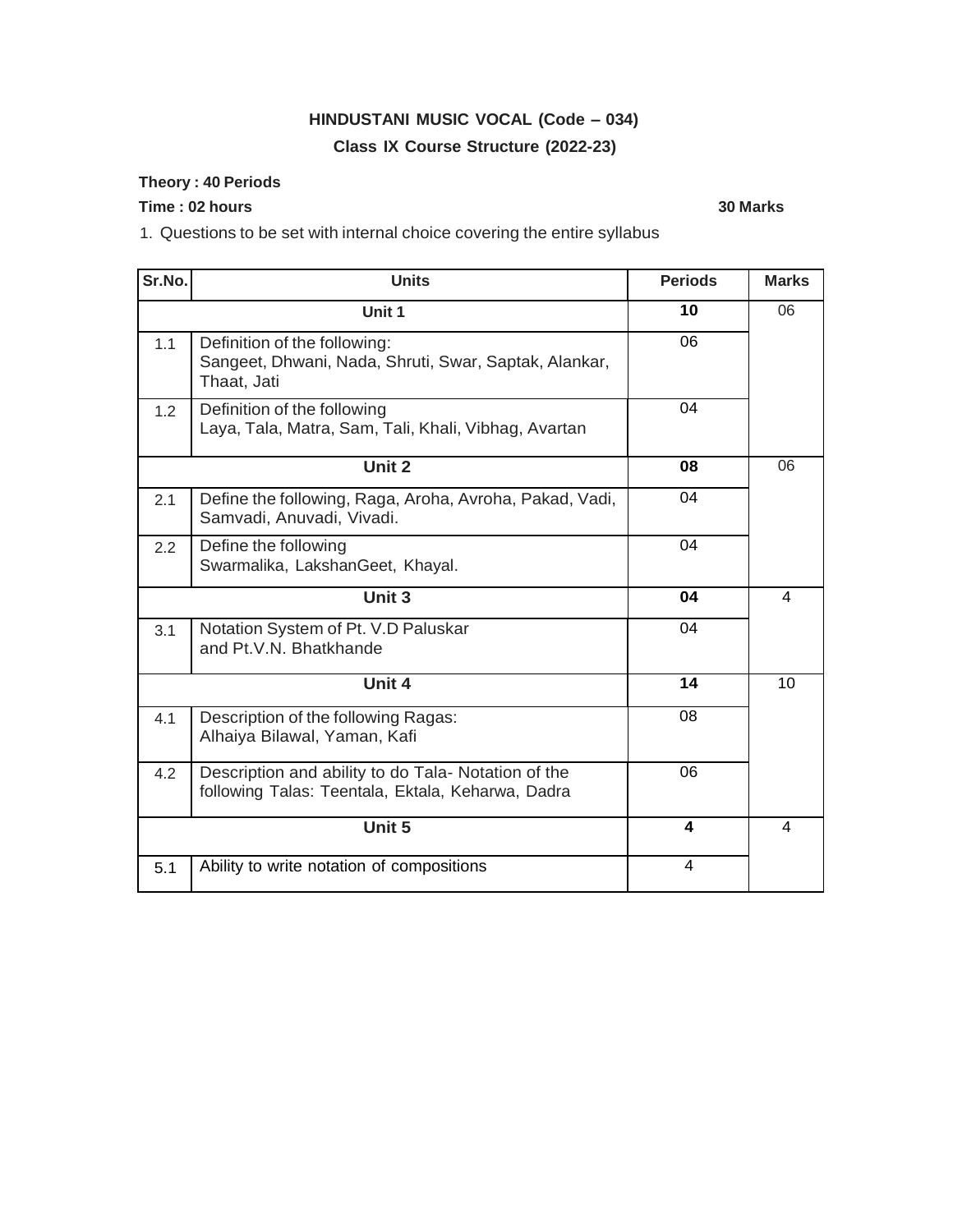#### **Class – IX**

# **Practical-100 Periods 50 Marks**

| S.No | <b>Topics</b>                                                                                                                     | No. of periods    |
|------|-----------------------------------------------------------------------------------------------------------------------------------|-------------------|
| 1.   | Four Alankaras set to all prescribed Ragas and Talas.                                                                             | 10                |
| 2.   | One Swarmalika and one Lakshan Geet in each<br>prescribed Raga.                                                                   | 15                |
| 3.   | Aaroha, Avroha, Pakad and Drut Khayal with few Alaps<br>and Tanas in the following Ragas: Alhaiya Bilawal, Yaman<br>and Kafi.     | 45                |
| 4.   | Identification of prescribed Ragas from the phrases of<br>swaras rendered by the examiner.                                        | 8                 |
| 5.   | <b>Devotional Song</b><br>Folk Song                                                                                               | $12 \overline{ }$ |
| 6.   | Recitation of the Thekas of the following Talas with Dugun,<br>keeping Tala with hand- beats:Dadra, Keharwa, Teentala,<br>Ektala, | 10                |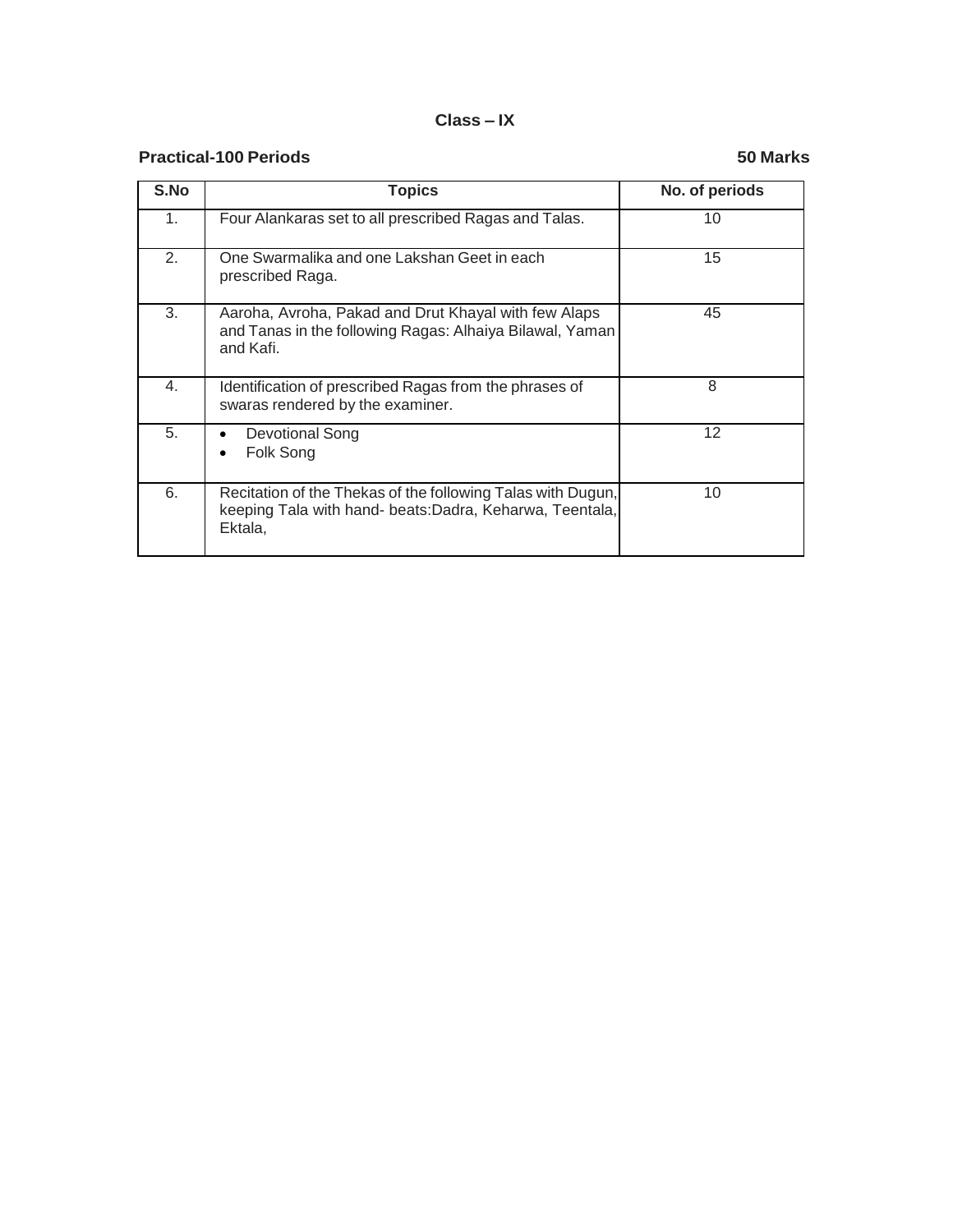#### **HINDUSTANI MUSIC VOCAL (2022-23) (Code – 034) Class IX**

#### **Internal Assessment 20 Marks 1. Project–File 05 Marks**

- Writing in notation the musical compositions of all Ragas prescribed in the syllabus Identifying the Tala of Musical compositions
- Drawing and Labelling the various parts of Tanpura.
- Description and writing the notation of prescribed Talas with Layakaries (Thah , Dugun, Tigun, Chaugun)
- Identifying and Interviewing neighbourhood Artists.
- Knowledge about any one percussion artist
- Knowledge about any one percussion artist

#### **2. Project 05 Marks**

#### **Suggestive Topics \* Interrelationship of the following**;

- i. Music and Physics (Sound Frequency, vibration, pitch, intensity,timbre)
- ii. Music and Mathematics (Mathematical Calculation of laya)
- iii. Music and History (Development of Music during the medievalperiod)
- iv. Music and Geography (Development of Music in varied cultural zones e.g. songs, instruments in mountainous or hilly areas)
- v. Music and languages Dialects in folk Music

\*Students may choose any one of the above topics or any other topic for project in consultation with the teacher*.*

#### **3. Periodic practical Test, restricted to three in an academic year. 10 Marks**

Average of best two tests to be taken for final marks submission. Each test will examine a candidate for one Raga from the syllabus, one Devotional Song / Folk song and two Talas.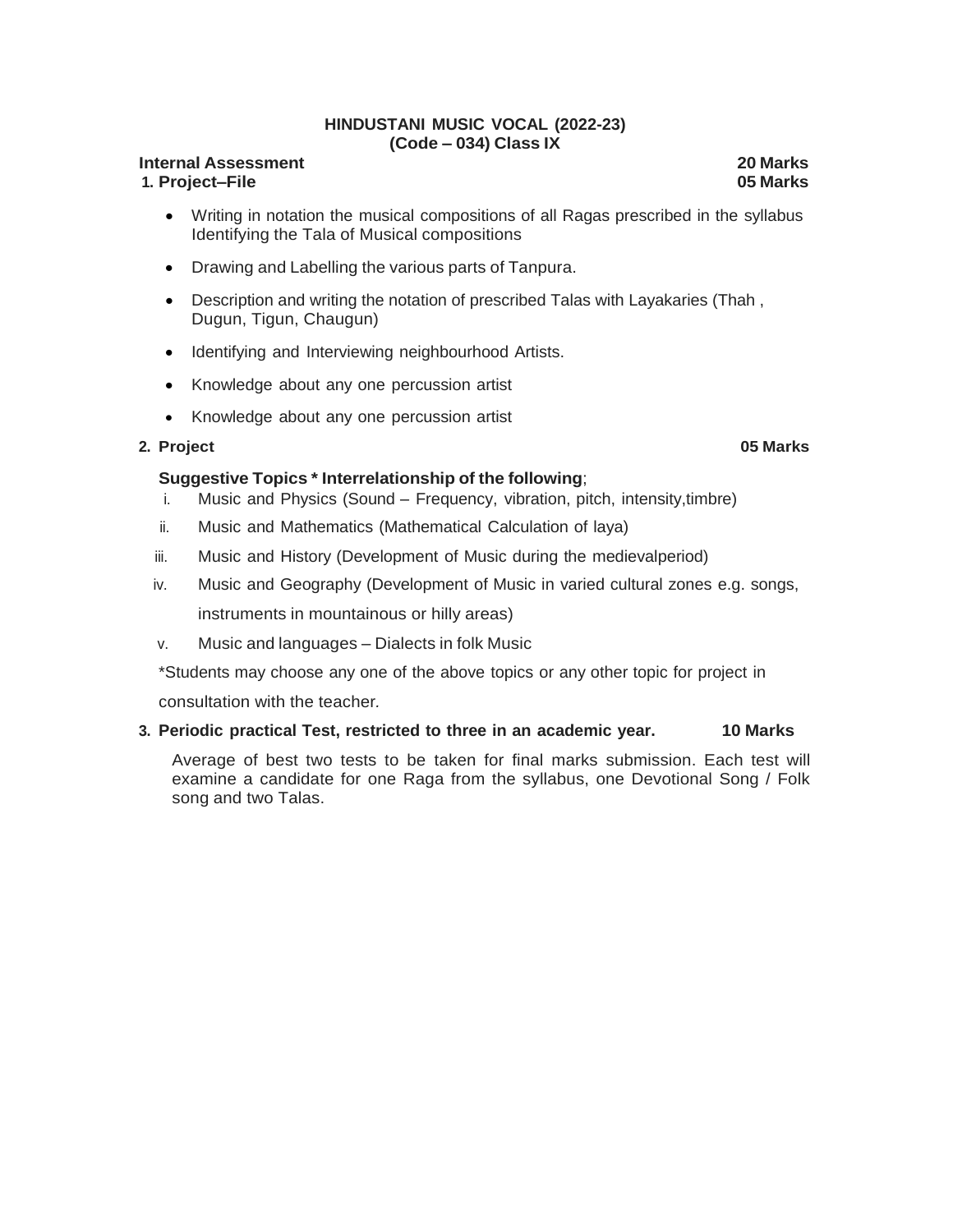### **HINDUSTANI MUSIC VOCAL (Code – 034)**

#### **Examination Structure for Assessment (2022-23)**

## **Class X**

| Theory :                               | 30 Marks |
|----------------------------------------|----------|
| Time: 02 hours                         |          |
| <b>Practical (External Assessment)</b> | 50 Marks |
| <b>Internal Assessment</b>             | 20 Marks |
| Time: 20-25 Minutes for each candidate |          |

- 1. External Examiners are requested to ask the questions directly related to thesyllabus.
- 2. Marks should be awarded in accordance with the markingscheme.
- 3. External Examiners will refer to the distribution of marks while examining the candidate for practical examination.

#### **Distribution of Marks**

| Sr. No.          | <b>Value Points</b>                                                                                                                | <b>Marks</b> |
|------------------|------------------------------------------------------------------------------------------------------------------------------------|--------------|
| 1.               | One Vilambit Khayal with simple elaborations in any one of the prescribed<br>Raga<br><b>Bhupali</b><br>Khamaj<br>Brindavani Sarang | 12           |
| 2.               | Aaroha, Avaroha, Pakad and Drut Khayal with simple elaborations<br>and few Tanas in each prescribed Ragas:                         | 24           |
| 3.               | <b>Devotional Song</b>                                                                                                             | 04           |
| $\overline{4}$ . | Identification of prescribed Ragas from the phrases of Swaras rendered by<br>the examiner.                                         | 04           |
| 5.               | Recitation of Thekas of the following prescribed Talas with dugun:<br>Tilwada<br>Chautala<br>Sultala<br>Rupak                      | 06           |

**Total: 100 Marks**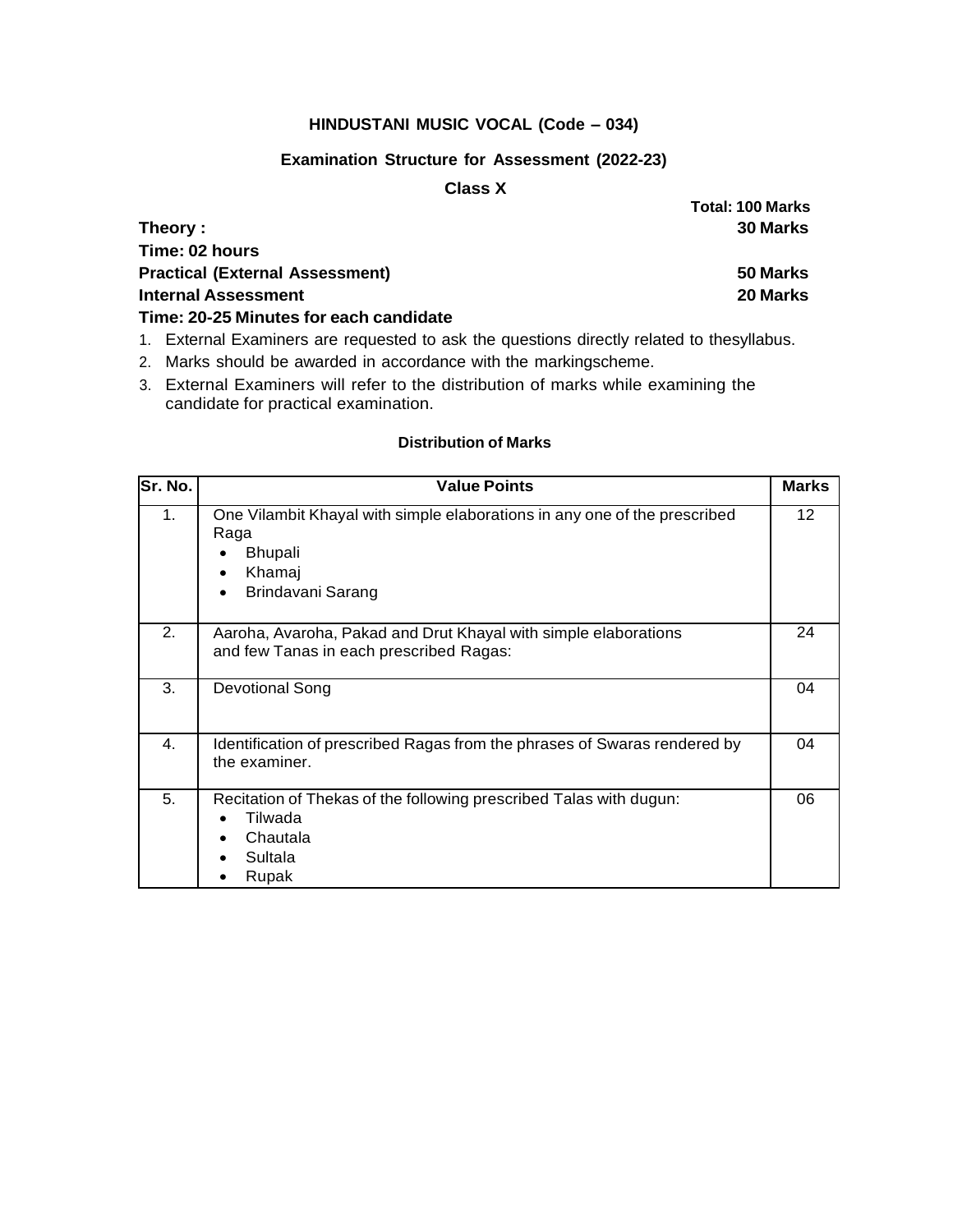#### **HINDUSTANI MUSIC VOCAL (Code – 034) Course Structure (2022-23) Class X**

## **Theory : 40 periods Time: 02 hours**

1. Questions to be set with internal choice covering the entire syllabus.

| Sr. No. | <b>Units</b>                                                                                                             | <b>No. of Periods</b> |
|---------|--------------------------------------------------------------------------------------------------------------------------|-----------------------|
|         | Unit 1                                                                                                                   | 08                    |
| 1.1     | Define the following: Aalap, Taan, Meend, Kan                                                                            | 03                    |
| 1.2     | Define the following: Dhrupad, Dhamar, Tarana,                                                                           | 05                    |
|         | Unit 2                                                                                                                   | 04                    |
| 2.2     | Basic knowledge of the structure and Tuning of                                                                           | 04                    |
|         | Tanpura.                                                                                                                 |                       |
|         | Unit 3                                                                                                                   | 12                    |
| 3.1     | Detailed study of the following Ragas:<br>Bhupali, Khamaj, Brindavani Sarang                                             | 05                    |
| 3.2     | Description and Tala notation of the following Talas with<br>Thah, Dugun, Tigun and Chaugun Tilwada, Chautala,<br>Rupak. | 07                    |
|         | Unit 4                                                                                                                   | 08                    |
| 4.1     | Ability to write notation of compositions in prescribed<br>ragas. Excluding Raga Des                                     | 04                    |
| 4.2     | To identify Ragas from phrases and elaborate them in<br>Swaras.                                                          | 04                    |
|         | Unit 5                                                                                                                   | 08                    |
| 5.1     | Brief life sketch and contribution to music of Tansen.<br>Sadarang and Faiyaz Khan.                                      | 05                    |
| 5.2     | Contibution of Omkar Nath Thakur                                                                                         | 03                    |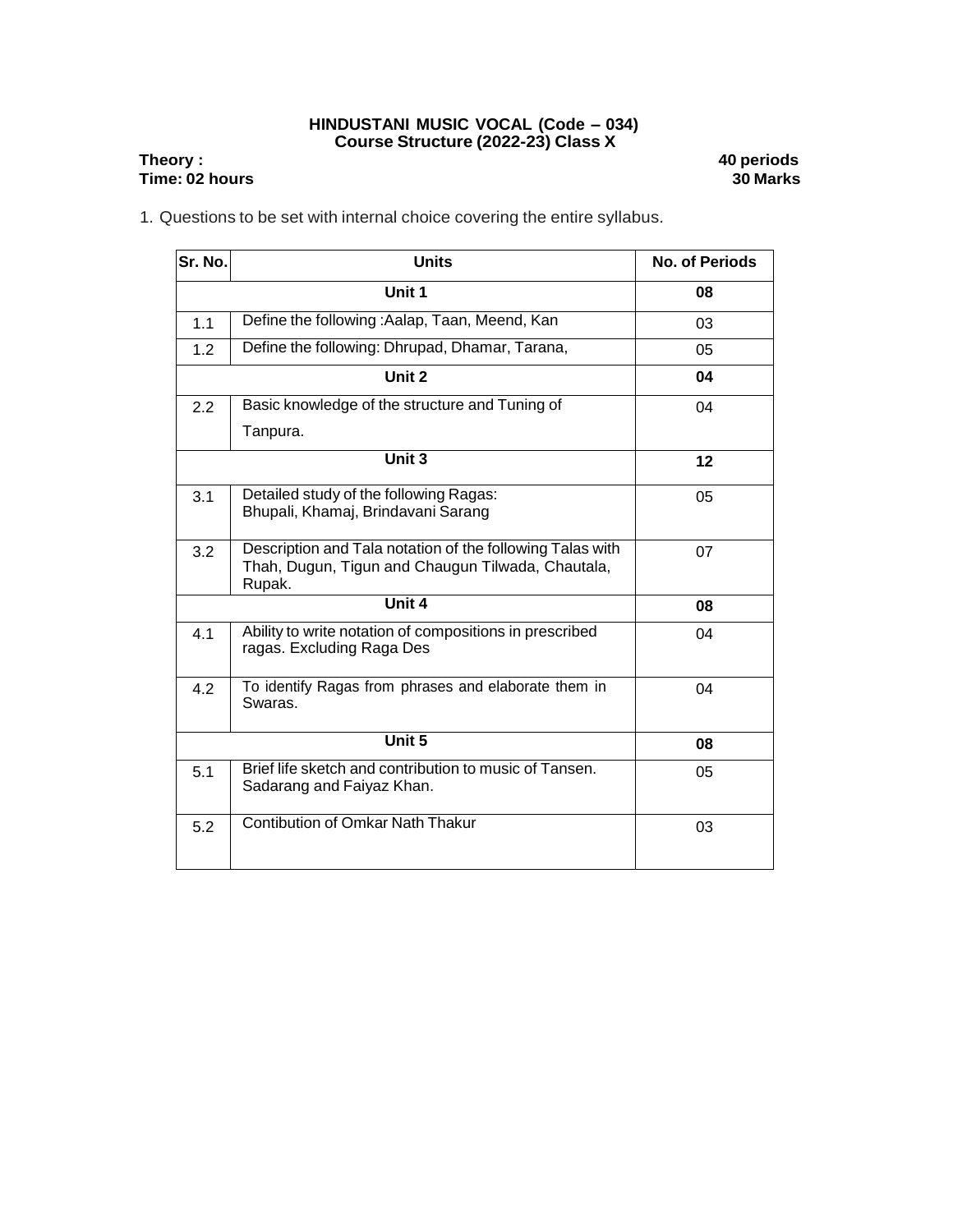## **Class X**

## **External Practical : 100 Periods 50 Marks**

| S.No | <b>Topics</b>                                                                                                        | No. of periods |
|------|----------------------------------------------------------------------------------------------------------------------|----------------|
| 1.   | One Vilambit Khayal with simple elaborations in any one                                                              | 24             |
|      | of the prescribed Ragas.                                                                                             |                |
|      | <b>Bhupali</b>                                                                                                       |                |
|      | Khamaj                                                                                                               |                |
|      | <b>Brindavani</b>                                                                                                    |                |
|      | Sarang                                                                                                               |                |
| 2.   | Aaroha, Avaroha, Pakad and Drut Khayal with simple<br>elaborations and few Tanas in each of the prescribed<br>Ragas: | 44             |
| 3.   | Devotional Song                                                                                                      | 6              |
| 4.   | Ability to recognize the prescribed Ragas from the<br>Phrases of swaras rendered by the examiner.                    | 8              |
| 5.   | Recitation of the Thekas of the following Talas with                                                                 | 18             |
|      | dugun, keeping Tala with hand-beats:                                                                                 |                |
|      | Tilwada                                                                                                              |                |
|      | Chautal                                                                                                              |                |
|      | Rupak                                                                                                                |                |